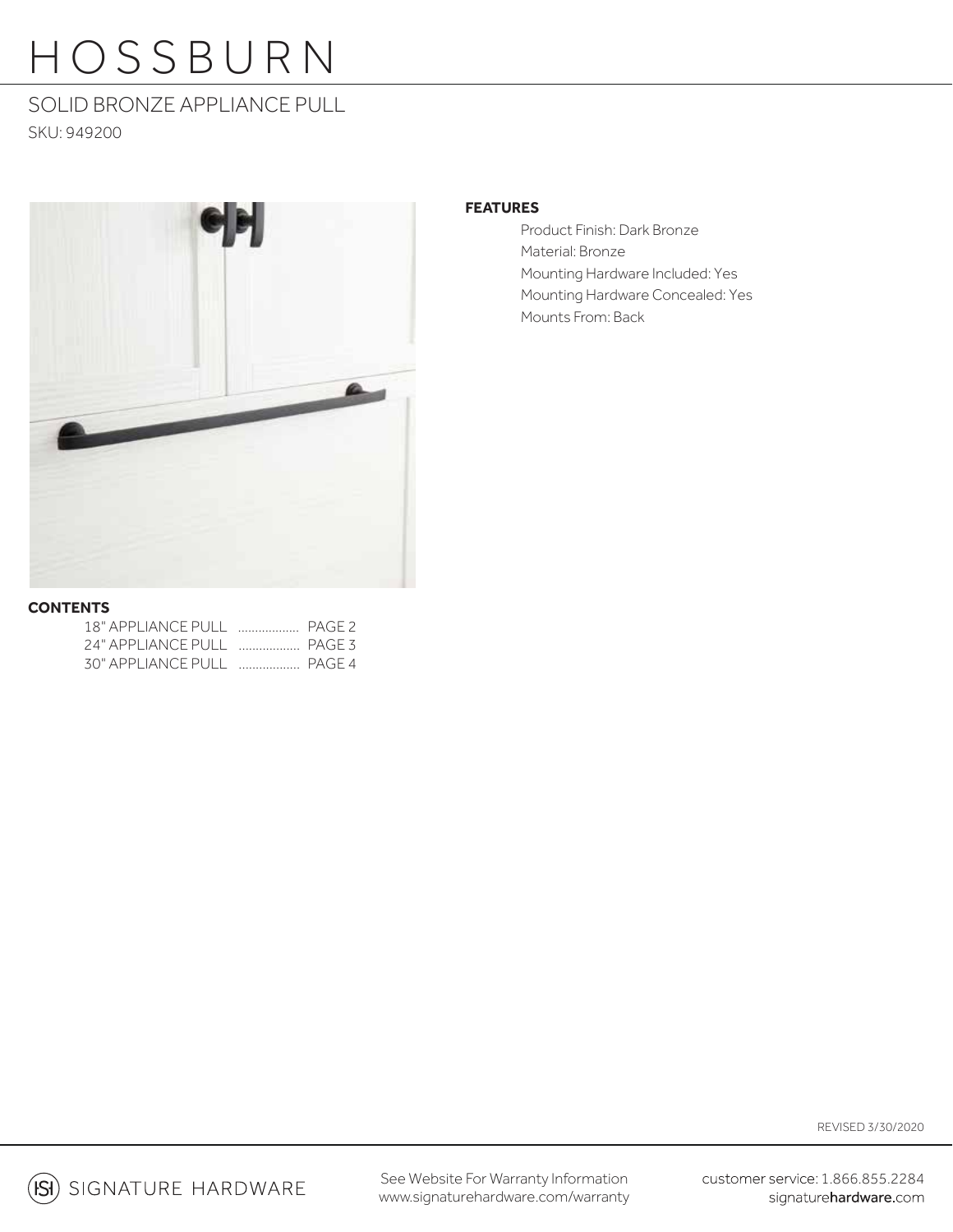18" SOLID BRONZE APPLIANCE PULL SKU: 949200



**FEATURES**

 Length: 21-1/2" Height: 1-5/8" Depth: 2-3/8"

### **SIGNATURE HARDWARE LIFETIME WARRANTY** See website for warranty information



CODE: EH5925.18.LDB PAGE 2

All dimensions and specifications are nominal and may vary. Use actual products for accuracy in critical situations.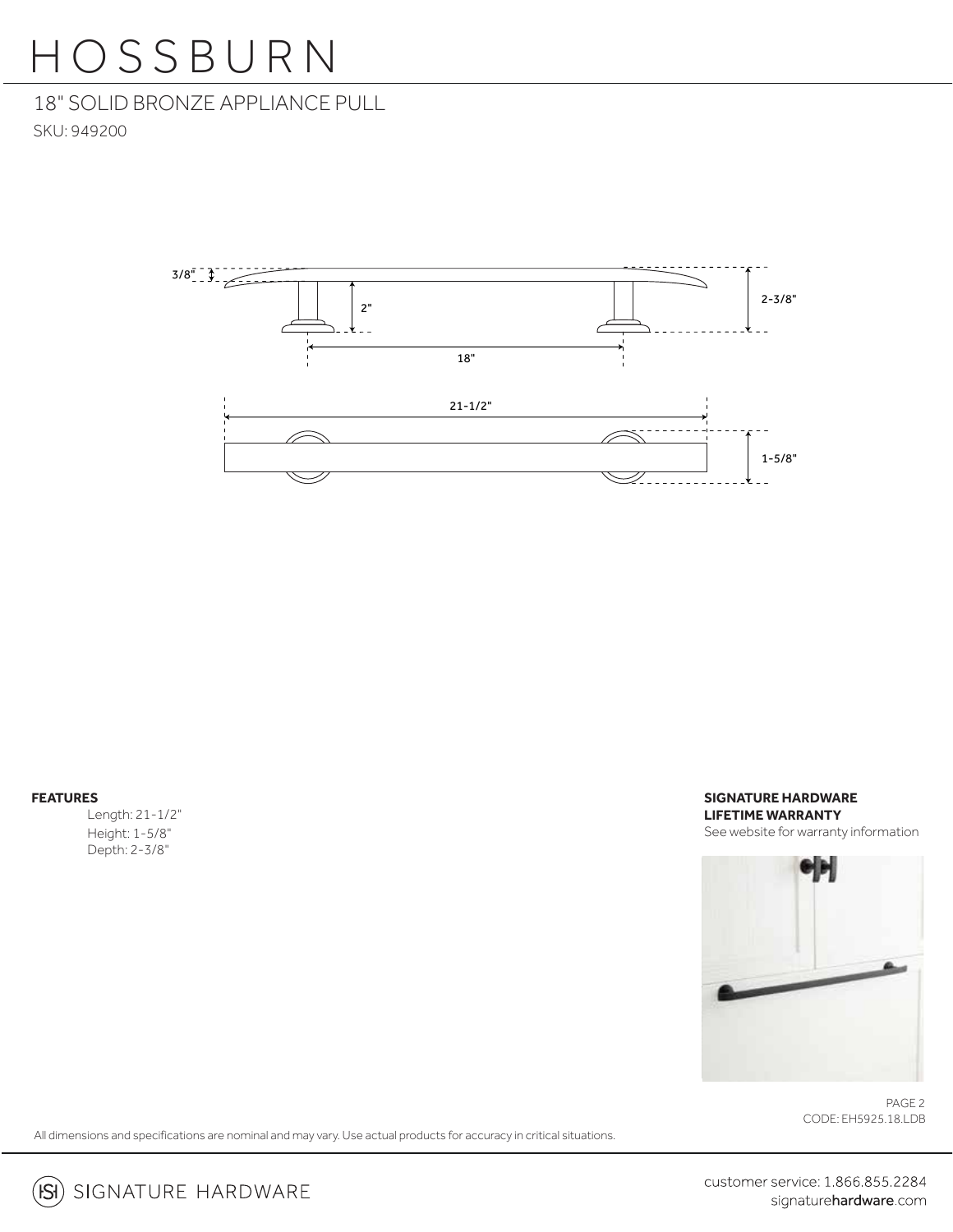24" SOLID BRONZE APPLIANCE PULL SKU: 949200



#### **FEATURES**

 Length: 27-1/2" Height: 1-5/8" Depth: 2-3/8"

### **SIGNATURE HARDWARE LIFETIME WARRANTY** See website for warranty information



CODE: EH5925.24.LDB PAGE 3

All dimensions and specifications are nominal and may vary. Use actual products for accuracy in critical situations.

customer service: 1.866.855.2284 signaturehardware.com